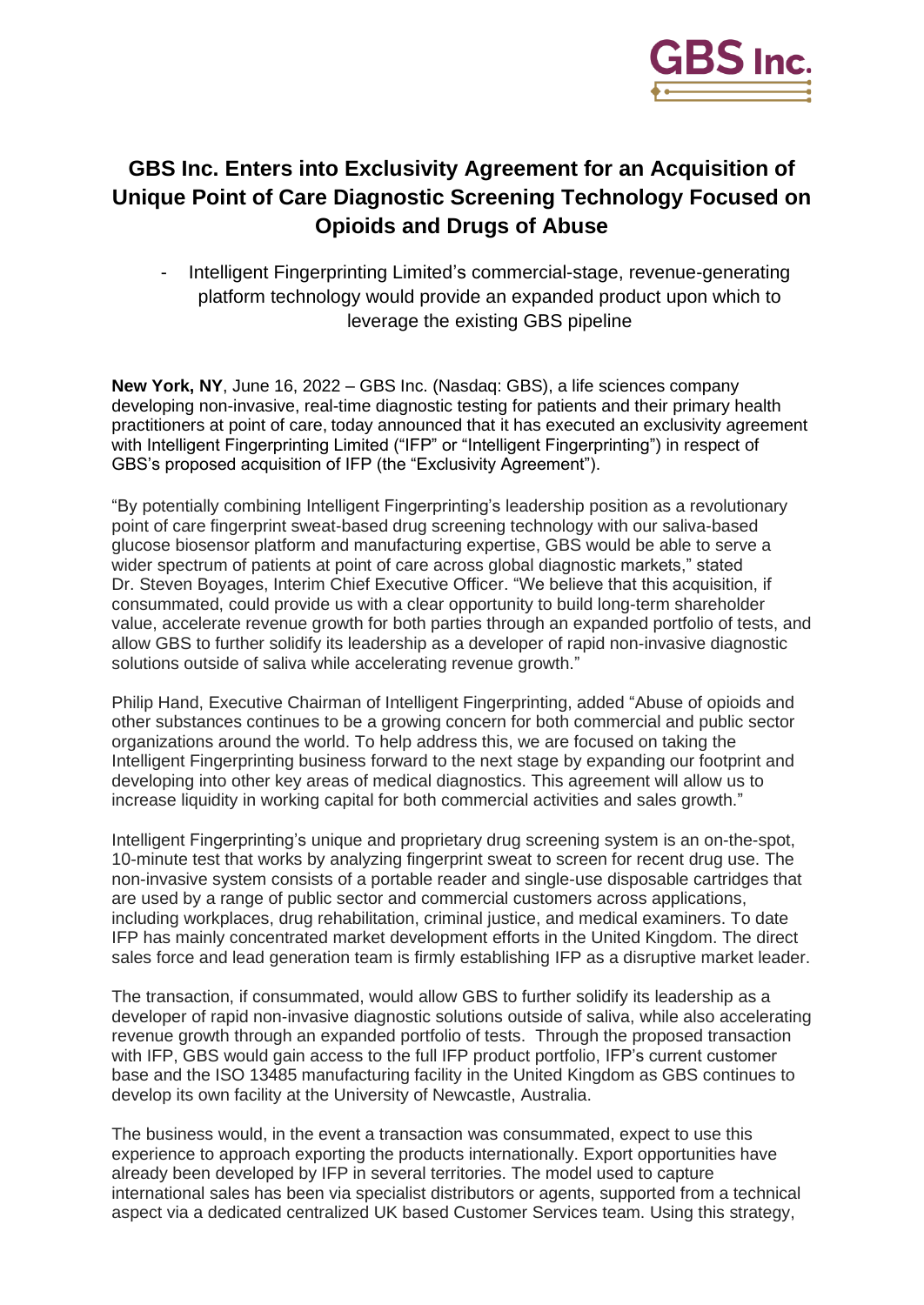

distribution partners and early sales have been achieved by IFP in countries across Europe, North and South America, Asia, Australia, and the Middle East.

The Exclusivity Agreement provides GBS with the exclusive right until December 31, 2022 (subject to IFP's right to terminate the agreement early after August 31, 2022), to evaluate and negotiate a transaction to acquire IFP or its assets (or a similar transaction). In consideration for this exclusivity, GBS has entered into a Bridge Facility Agreement through which GBS will provide IFP with an unsecured term loan facility in the amount of \$500,000 (USD), which is repayable on the earliest of the termination of exclusivity under certain circumstances, or December 31, 2022.

Completion of the proposed transaction is subject to the negotiation of a definitive agreement providing for the transaction and satisfaction of any conditions negotiated therein. Accordingly, there can be no assurance that a definitive agreement will be entered into or that the proposed transaction will be consummated, or if a transaction is consummated, as to its terms, structure, or timing.

Ladenburg Thalmann & Co. Inc. has been engaged as financial advisor to GBS, while ArentFox Schiff LLP is acting as legal advisor to GBS. Bristows LLP is acting as legal advisor to Intelligent Fingerprinting.

### **Forward-Looking Statements:**

Some of the statements in this release are forward-looking statements within the meaning of Section 27A of the Securities Act of 1933, Section 21E of the Securities Exchange Act of 1934 and the Private Securities Litigation Reform Act of 1995, which involve risks and uncertainties. Forward-looking statements in this press release include, without limitation, GBS Inc.'s ability to consummate the proposed transaction described in this press release, develop and commercialize its diagnostic tests, realize commercial benefit from its partnerships and collaborations, and secure regulatory approvals, among others. Although GBS Inc. believes that the expectations reflected in such forward-looking statements are reasonable as of the date made, expectations may prove to have been materially different from the results expressed or implied by such forward-looking statements. GBS Inc. has attempted to identify forward-looking statements by terminology, including ''believes,'' ''estimates,'' ''anticipates,'' ''expects,'' ''plans,'' ''projects,'' ''intends,'' ''potential,'' ''may,'' ''could,'' ''might,'' ''will,'' ''should,'' ''approximately'' or other words that convey uncertainty of future events or outcomes to identify these forward-looking statements. These statements are only predictions and involve known and unknown risks, uncertainties, and other factors, included in GBS's public filings filed with the Securities and Exchange Commission. Any forward-looking statements contained in this release speak only as of its date. GBS undertakes no obligation to update any forward-looking statements contained in this release to reflect events or circumstances occurring after its date or to reflect the occurrence of unanticipated events.

## **About Intelligent Fingerprinting**

Intelligent Fingerprinting's portable Drug Screening System works by analyzing fingerprint sweat. It is non-invasive, fast and cost-effective, with sample collection taking seconds and simultaneous screening for multiple drug groups in ten minutes. A laboratory confirmation service is also available. The system has applications within many sectors and customers include employers in safety-critical industries such as construction, transport and logistics firms, and drug treatment organizations, as well as UK coroners.

Intelligent Fingerprinting has distributors across the globe, including the USA. Founded in 2007, it is a spin-out company from the University of East Anglia (UEA). The company is based in Cambridge, England and employs approximately 30 people. Please visit [www.intelligentfingerprinting.com](http://www.intelligentfingerprinting.com/)